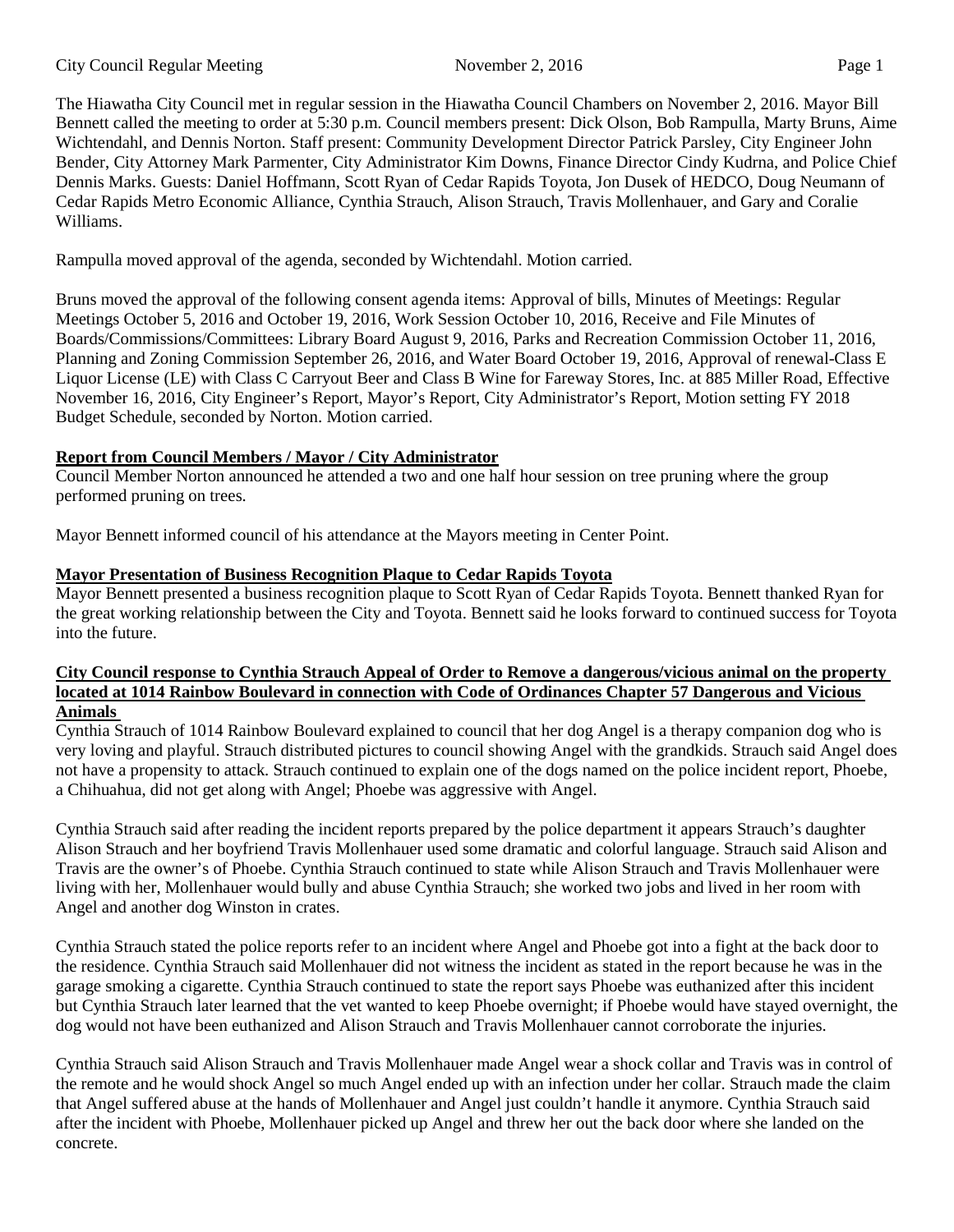Council Member Rampulla inquired if Angel sustained any injuries after Mollenhauer threw her out the back door. Strauch said she believes her husband who is deceased, caught Angel.

City Attorney Parmenter asked Cynthia Strauch if she called the police after Mollenhauer threw Angel out the backdoor. Strauch confirmed she did call the police and Officer Kremer came to the home but Strauch did not file a complaint at the time.

Cynthia Strauch explained Angel went through temperament testing with the Cedar Valley Humane Society. Strauch said she brought Tara, the representative who conducted the temperament testing to the meeting to speak to council.

Tara (no last name provided) said she is a licensed vet with the Cedar Valley Humane Society and she conducted the temperament testing on Angel. Tara said Angel is submissive and has separation anxiety. Tara stated after conducting the temperament testing, Angel would be a candidate to place for adoption. Tara continued to state Angel was tested in a farm setting and she did not attempt to eat the chickens. Tara said her daughter climbed all over Angel without a problem.

City Attorney Parmenter posed the question to Tara from the Cedar Valley Humane Society if it is true that a dog can be temperament tested but could become aggressive, vicious or dangerous later. Tara confirmed Parmenter's statement is true but stated Angel is a good dog and Tara would not allow her own kids around Angel if she weren't a good dog.

Council Member Rampulla asked Tara if she tested Angel with a female or male dog. Tara said the dog was female.

Council Member Bruns inquired about the incident with another dog who lived in the home named Winston. Bruns said the reports state that Alison Strauch heard a fight between Angel and Winston in Cynthia Strauch's bedroom. Bruns asked Cynthia Strauch if Angel hurt Winston.

Cynthia Strauch answered she was trying to get Winston in his kennel where the door became stuck and the dog was injured. Strauch said she took Winston to the vet who said Winston would not survive the surgery due to a heart murmur. Cynthia Strauch affirmed Angel was not involved in Winston's injury.

Council Member Norton asked Cynthia Strauch if Angel ever hurt the kids while they were staying in the home. Strauch said Angel did not hurt the kids.

Cynthia Strauch explained Alison Strauch abandoned the dog Winston and the dog Phoebe was purchased by Alison Strauch from a pet store. Cynthia Strauch stated Alison Strauch also abandoned Phoebe at Cynthia Strauch's home.

Council Member Bruns asked Alison Strauch about the incident with Winston. Alison Strauch said she could not see Winston because Cynthia Strauch was carrying Winston out of her bedroom after the incident. Alison stated Cynthia Strauch simply told Alison she was taking Winston to the vet. Alison said when the incident was going on in Cynthia Strauch's bedroom; Alison heard Angel and Winston making horrible noises.

Cynthia Strauch stated the vet saw no bite marks on Winston but Strauch did not have a report from the vet to certify this information.

Council Member Bruns asked what happened to the dog Phoebe. Alison Strauch confirmed Phoebe was euthanized.

Cynthia Strauch referred to another incident listed in the police reports where Angel bit a neighbor on the hand. Strauch said she believes Angel was protecting her husband while he was speaking to the neighbor over the fence.

Cynthia Strauch said the first of the two incidents listed in the police reports happened in her own bedroom with no witnesses. Strauch stated she believes Alison Strauch and Travis Mollenhauer are being vindictive because they want Angel gone.

Council Member Bruns stated in the information presented in the packet, there is one confirmed incident, two alleged incidents and in the first incident, the people making the accusations did not actually witness what occurred. Bruns referred to Code of Ordinance Chapter 57 Dangerous and Vicious Animals under the definition of Vicious Animal where the code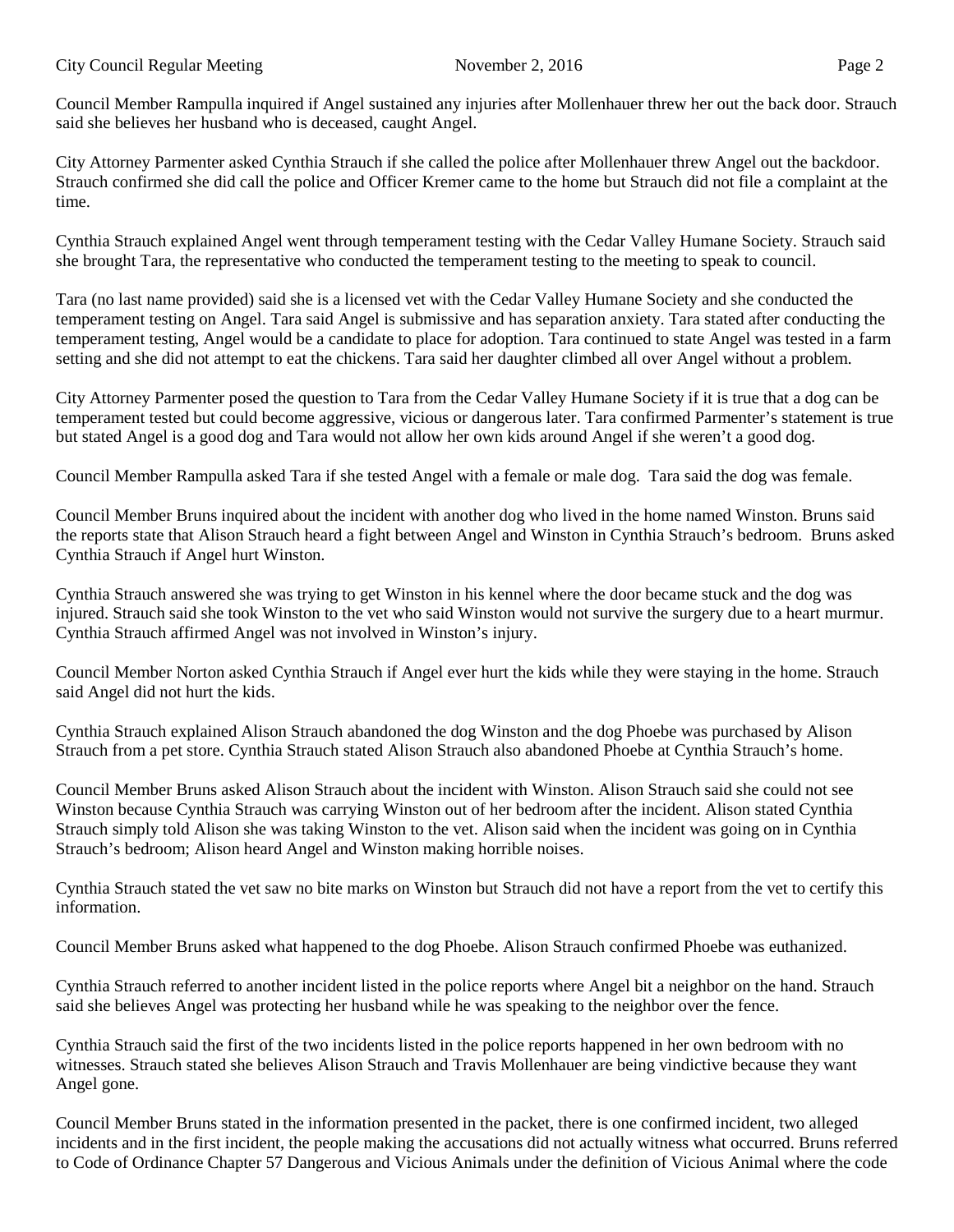states one of the criteria of considering an animal a vicious animal is attacking on three separate occasions within a 12 month period.

City Attorney Parmenter said the police reports were based on the definition of a "Dangerous Animal" in Item (M) describing an animal with the propensity, tendency or disposition to attack human beings or domestic animals without provocation or any dog or other animal that manifests a disposition to snap or bite.

Chief Marks confirmed the police reports were issued using the definition of a "Dangerous Animal"; unprovoked bite of a human and propensity to attack.

Council Member Olson inquired if a pet is considered dangerous if there was one fight in a household with another animal.

Chief Marks stated the Order to Remove the dog was issued based on incidents the police department has documented since 2011. Chief Marks said this year there was some agreement between the parties that the incidents actually happened.

Council Member Olson stated he does not see any evidence of three incidents in a 12 month period. Chief Marks stated the Police Department went with propensity to attack because the nature of the incidents met the criteria to bring the matter before City Council for a decision.

Council Member Wichtendahl said when Phoebe was put down the medical report would meet the ordinance requirements for "Dangerous Animal."

*Olson moved to grant the appeal submitted by Cynthia Strauch against the Hiawatha Police Department Order to Remove a Dangerous / Vicious Animal, a dog, Angel from the property located at 1014 Rainbow Boulevard, related to Code of Ordinances Chapter 57 Dangerous and Vicious Animals, seconded by Bruns. AYES: Bruns, Olson, Norton. NAYS: Rampulla, Wichtendahl. ABSENT: None. Motion carried.* 

### *Appeal granted.*

### **Hiawatha Economic Development Corporation (HEDCO) – Jon Dusek**

Hiawatha Economic Development Corporation (HEDCO) Chair Jon Dusek updated council on HEDCO's marketing initiatives. Dusek stated there is 100% participation and the board is making good progress. Dusek said Julie Zielinski from Entrepreneurial Development Center (EDC) helped the HEDCO Board prepare an outline and preliminary budget for the marketing initiatives. After the preliminary marketing plan was completed, the board formed a subcommittee to review the marketing initiatives to scale down the plan to fit within the current HEDCO budget.

Dusek announced HEDCO came up with a branding tagline, "Supporting Business Success" and there are a lot of business success stories as well as new business coming to town. Dusek said HEDCO needs to do a better job of promoting the business success stories and the marketing plan includes shooting videos with local businesses to share their stories through 60 second videos. Dusek said the plan is to do one video per month and share it on the HEDCO website. Dusek said HEDCO will also be doing some rebranding on the website and hosting more Business Summits to try to capture a different crowd. Dusek stated the plan is to host some of the networking events at the local car dealerships using their large showrooms.

Dusek reported the original marketing budget was \$36,000 and the marketing committee was able to scale the budget down to \$24,000.

Dusek explained another initiative where HEDCO may need to spend some marketing dollars is conveying information on the Tower Terrace Road Interchange project.

Dusek requested a pledge of \$15,000.00 to HEDCO to help support the marketing initiatives.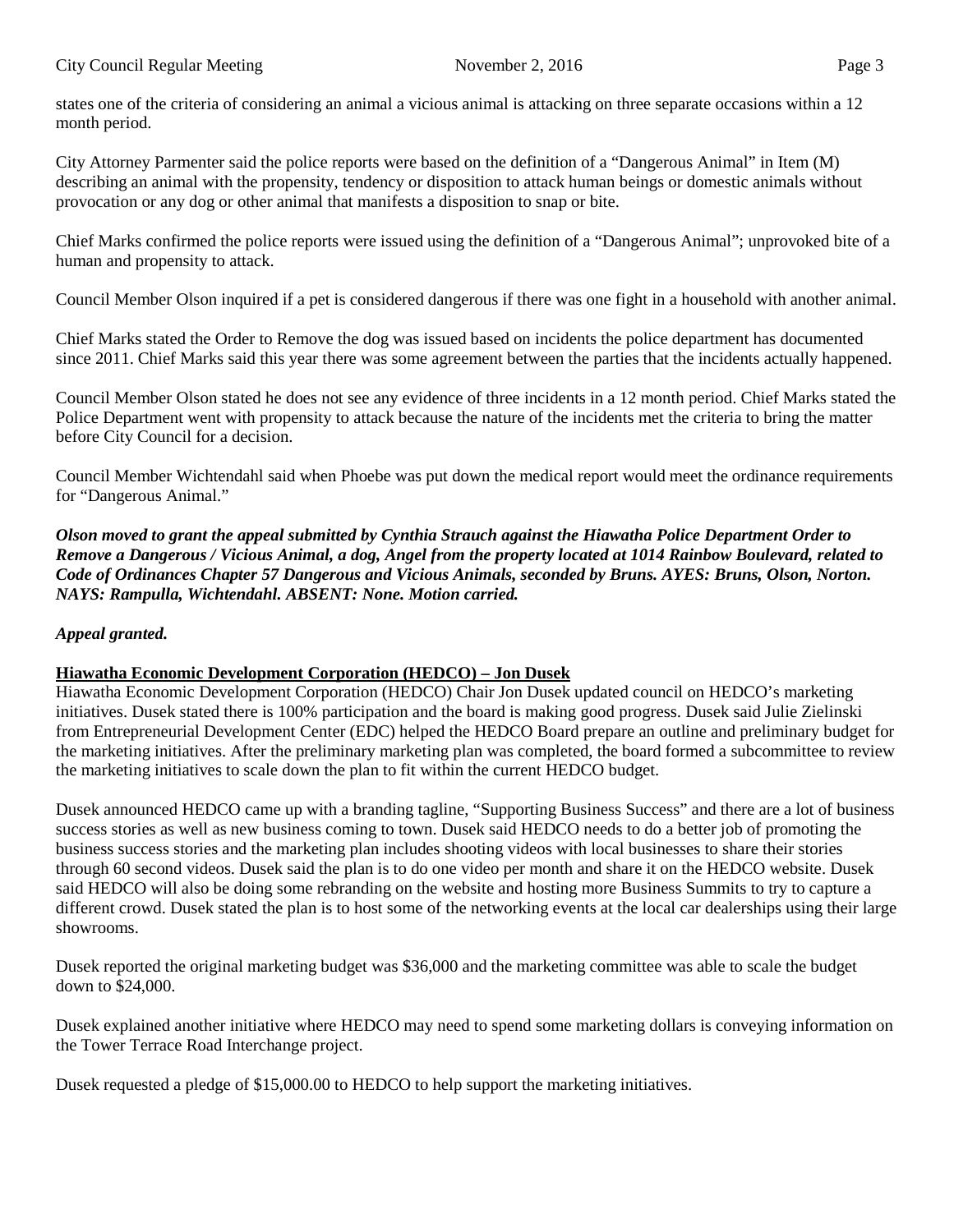Olson presented RESOLUTION #16-202 pledging an amount not to exceed \$15,000.00 from Tax Increment Financing (TIF) Funds for a fiscal period of one (1) year (FY 2017-2018) to support Hiawatha Economic Development Corporation (HEDCO), seconded by Rampulla. Roll call vote: AYES: Bruns, Wichtendahl, Olson, Norton, Rampulla. NAYS: None. ABSENT: None. **RESOLUTION #16-202 adopted.**

# **Cedar Rapids Metro Economic Alliance Presentation – Doug Neumann**

Doug Neumann of Cedar Rapids Metro Economic Alliance thanked the City of Hiawatha for the long term commitment to Priority 1 previously and now Cedar Rapids Metro Economic Alliance. Neumann said after looking at his records, Hiawatha has been an investor for 32 years and the relationship has been great.

Neumann gave an update on 2016 Cedar Rapids Metro Economic Alliance projects as follows:

- New expansions and new business recruitment currently working with 15 projects, two (2) are Hiawatha companies
- Synchronist program conducted surveys with four (4) Hiawatha businesses included CCB, Crystal Group, DAD Manufacturing and Personal Safety Corporation, will be conducting 21 more surveys of Hiawatha businesses by December 31, 2016
- Assisted existing Hiawatha companies with financial assistance
- Represented 10 properties in Hiawatha when responding to Request for Information for client projects
- Assisted with Rise Grand award from Department of Transportation for Industrial Avenue project
- Held three (3) Business Summits as a partnership with HEDCO
- Workforce initiative
- Gained four (4) new Hiawatha business members
- Assisted with ribbon cuttings
- Hiawatha business recognition

Neumann said for the last six (6) years Cedar Rapids Metro Economic Alliance has asked for no dues increases for its members. Neumann requested Hiawatha maintain its current pledge in the amount of \$10,000.00.

Rampulla presented RESOLUTION #16-203 pledging an amount not to exceed \$10,000.00 from Tax Increment Financing (TIF) Funds for a fiscal period of one (1) year (FY 2017-2018) to Cedar Rapids Metro Economic Alliance, seconded by Wichtendahl. Roll call vote: AYES: Olson, Bruns, Wichtendahl, Rampulla, Norton. NAYS: None. ABSENT: None. **RESOLUTION #16-203 adopted.**

### **Setting a public hearing date (November 16, 2016 @ 5:30 P.M.) to consider approval of the Capital Improvement Plan (CIP) for FY 2017–2024**

Norton presented RESOLUTION #16-204 setting a public hearing date (November 16, 2016 @ 5:30 P.M.) to consider approval of the Capital Improvement Plan (CIP) for FY 2017-2024, identifying estimated capital expenditures and funding sources for the City of Hiawatha for an eight (8) year period, seconded by Bruns. Roll call vote: AYES: Wichtendahl, Olson, Rampulla, Norton, Bruns. NAYS: None. ABSENT: None. **RESOLUTION #16-204 adopted.**

## **Waiving the right to review the Final Plat of Ries Acres First Addition to Linn County within the two (2) mile radius of Hiawatha City Limits**

Rampulla presented RESOLUTION #16-205 waiving the City of Hiawatha's right to review the Final Plat of Ries Acres First Addition to Linn County within the two (2) mile radius of Hiawatha, seconded by Wichtendahl. Roll call vote: AYES: Bruns, Olson, Wichtendahl, Rampulla, Norton. NAYS: None. ABSENT: None. **RESOLUTION #16-205 adopted.**

### **Approving an "At Your Own Risk" Building Permit to begin construction on a new commercial building for Focal Point Interiors located at 1305 Boyson Loop**

Olson presented RESOLUTION #16-206 authorizing the Community Development Director to issue an "At Your Own Risk" building permit to Focal Point Interiors to begin construction on a 5,500 square foot commercial building located at 1305 Boyson Loop, seconded by Bruns. Roll call vote: AYES: Olson, Norton, Rampulla, Wichtendahl, Bruns. NAYS: None. ABSENT: None. **RESOLUTION #16-206 adopted.**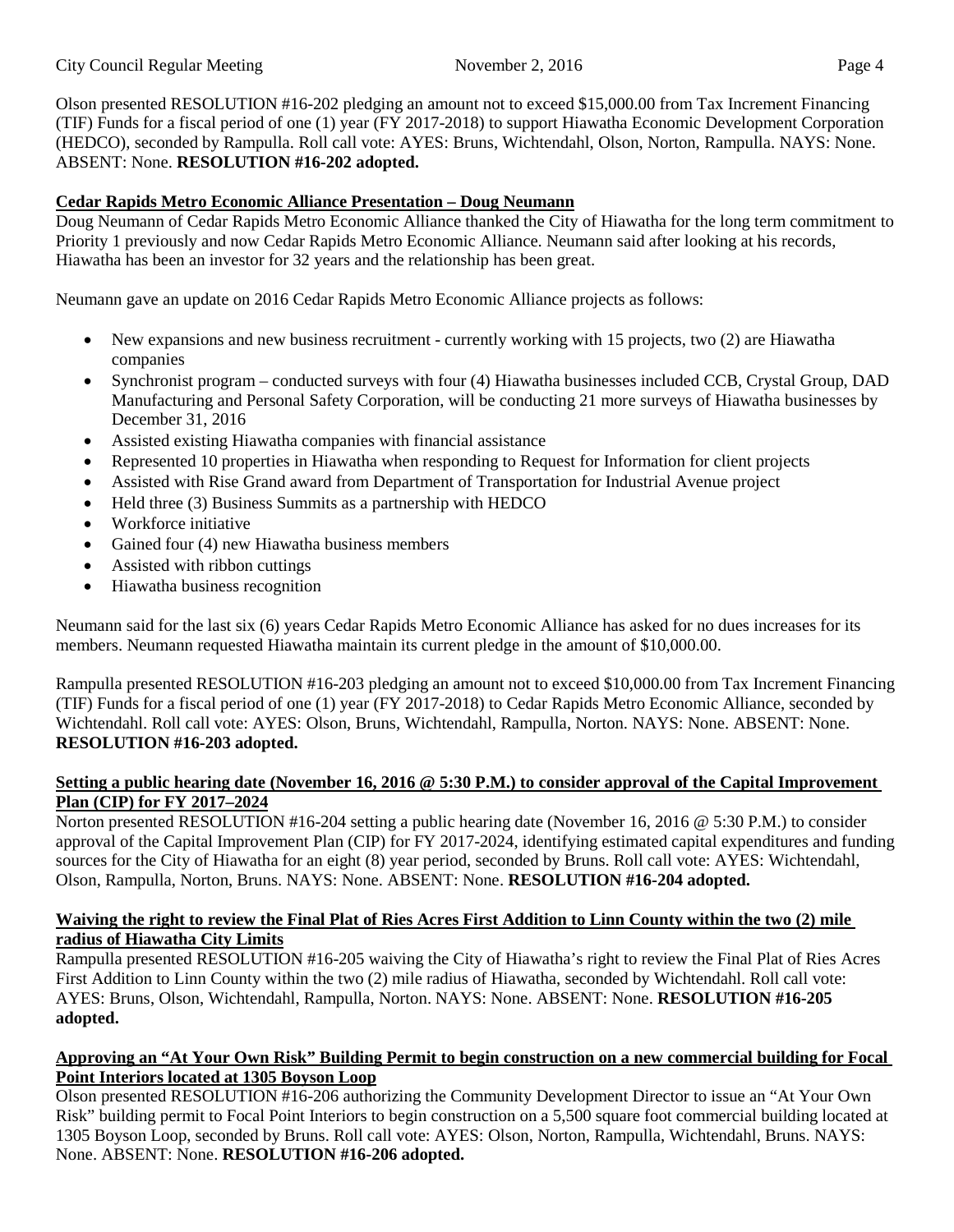## **Approving an "At Your Own Risk" Building Permit to begin construction on an addition to an existing commercial building for Mother Goose Daycare located at 1355 Boyson Loop**

Bruns presented RESOLUTION #16-207 authorizing the Community Development Director to issue an "At Your Own Risk" building permit to Mother Goose Daycare to begin construction on a 3,200 square foot addition to an existing commercial building located at 1355 Boyson Loop, seconded by Norton. Roll call vote: AYES: Norton, Olson, Wichtendahl, Bruns, Rampulla. NAYS: None. ABSENT: None. **RESOLUTION #16-207 adopted.**

### **Alliant Energy Installation of street lights - approving the installation of one (1) LED street light and pole on the corner of Bowler Street and 10th Avenue**

Wichtendahl presented RESOLUTION #16-208 authorizing staff to proceed with the installation of an 80 Watt LED street light and light pole on the corner of Bowler Street and  $10<sup>th</sup>$  Avenue by Alliant Energy with no cost to the City for installation of the street light, \$473.00 for light pole utilizing available funding in Road Use Funds, and approving a monthly fee, seconded by Norton. Roll call vote: AYES: Olson, Wichtendahl, Bruns, Rampulla, Norton. NAYS: None. ABSENT: None. **RESOLUTION #16-208 adopted.**

#### **Alliant Energy Installation of street lights - approving the installation of one (1) LED street light on an existing pole on the corner of Eisenhower Road and 10th Avenue**

Bruns presented RESOLUTION #16-209 authorizing staff to proceed with the installation of an 80 Watt LED street light on an existing light pole located on the corner of Eisenhower Road and 10<sup>th</sup> Avenue by Alliant Energy with no cost to the City for installation and approving a monthly fee, seconded by Wichtendahl. Roll call vote: AYES: Rampulla, Olson, Bruns, Norton, Wichtendahl. NAYS: None. ABSENT: None. **RESOLUTION #16-209 adopted.**

### **2015-2017 Emmons Street/North Center Point Road/Robins Road Intersection Improvements Project Phase I approving Change Order #3 with no change in contract amount with Ricklefs Excavating, Ltd.**

Norton presented RESOLUTION #16-210 approving Change Order #3 for the FY 2015-2017 Emmons Street/North Center Point Road/Robins Road Intersection Improvements Project with no change to the contract amount of \$823,649.93, seconded by Wichtendahl. Roll call vote: AYES: Wichtendahl, Rampulla, Olson, Norton, Bruns. NAYS: None. ABSENT: None. **RESOLUTION #16-210 adopted.**

### **2015-2017 Emmons Street/North Center Point Road/Robins Road Intersection Improvements Project Phase I approving Change Order #4 with an increase in contract amount with Ricklefs Excavating, Ltd.**

Olson presented RESOLUTION #16-211 approving Change Order #4 for the FY 2015-2017 Emmons Street/North Center Point Road/Robins Road Intersection Improvements Project with an increase in contract amount of \$9,580.00, resulting in a revised total project contract amount of \$833,229.93, seconded by Bruns. Roll call vote: AYES: Olson, Bruns, Rampulla, Wichtendahl, Norton. NAYS: None. ABSENT: None. **RESOLUTION #16-211 adopted.**

### **2015-2017 Emmons Street/North Center Point Road/Robins Road Intersection Improvements Project Phase I approving Pay Estimate #3 for payment of contract work completed to Ricklefs Excavating, Ltd.**

Norton presented RESOLUTION #16-212 approving application for Partial Pay Estimate #3 for the FY 2015-2017 Emmons Street/North Center Point Road/Robins Road Intersection Improvements Project, and direct City Clerk to make payment to Ricklefs Excavating Ltd., of Anamosa, IA, in the amount of \$129,479.24, seconded by Wichtendahl. Roll call vote: AYES: Bruns, Wichtendahl, Norton, Rampulla, Olson. NAYS: None. ABSENT: None. **RESOLUTION #16-212 adopted.**

## **Approving the renewal of Employee Health and Dental Benefits from December 1, 2016 – December 31, 2017, and Employee Flex Spending Benefits for January 1, 2017 – December 31, 2017**

Rampulla presented RESOLUTION #16-213 authorizing staff to enter into agreements with Wellmark Blue Cross Blue Shield for renewal of employee Alliance Select Health Insurance for the plan period of December 1, 2016 – December 31, 2017, and renewal of the employee Delta Dental Insurance for the plan period of December 1, 2016 – November 30, 2017, and continue to offer employees the ability to participate in a Flexible Spending Plan with Wellmark Inc. / WageWorks for January 1, 2017 – December 31, 2017, seconded by Bruns. Roll call vote: AYES: Wichtendahl, Rampulla, Bruns, Olson, Norton. NAYS: None. ABSENT: None. **RESOLUTION #16-213 adopted.**